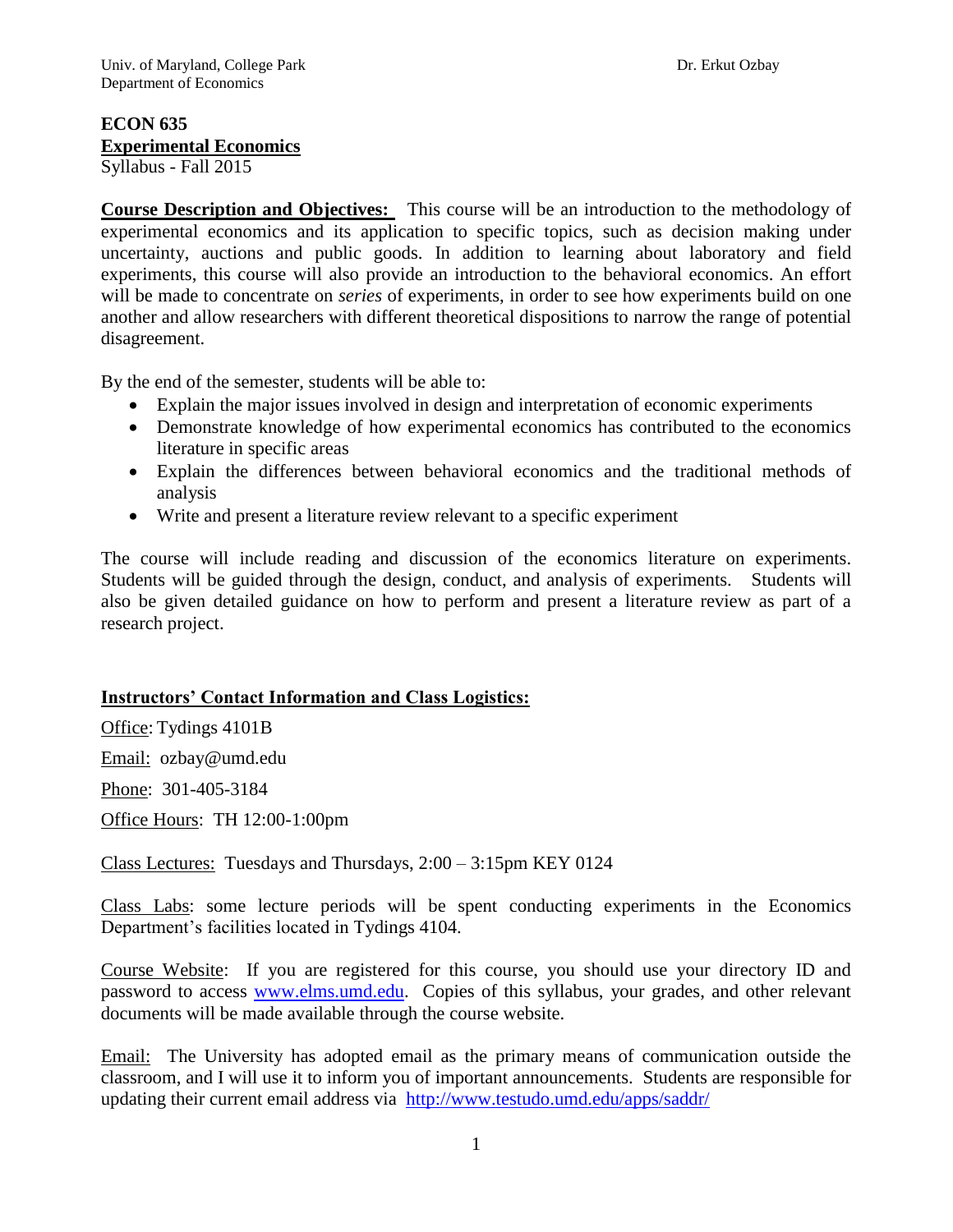Failure to check email, errors in forwarding email, and returned email due to "mailbox full" or "user unknown" will not excuse a student from missing announcements or deadlines.

You are encouraged to contact me by email, and I will do my best to respond within 24 hours. PLEASE include **ECON635** in the subject line, so that I can quickly distinguish your message from spam or other less important matters. PLEASE also include your name and any previous messages we've exchanged within every message you send to me.

## **Expectations of Students:**

You must participate in class discussions and in the lab experiments in order to succeed in the class. You are expected to read assigned journal articles and other materials (see list and schedule below) **before** we discuss them in class. If you find that you can't follow the class discussions or understand the readings we have covered, please visit my office hours or make an appointment. If you anticipate or experience any problem fulfilling the requirements of the course, you must inform me as soon as possible to maximize the possibility that I can help you. Contacting me about such problems at the end of the term when your grade is lower than what you would like is definitely too late.

I look forward to receiving your feedback on the course at the end of the semester, so please use the University's on-line course evaluation system at https://www.courseevalum.umd.edu/ during the last two weeks of the semester.

Please contribute to a positive learning environment. We can make the most of this opportunity if you are willing to work at it. Students are expected to treat each other and me with courtesy and respect. Disruptive behavior will be referred to the Office of Student Conduct or the Campus Police.

### Academic Integrity

The University of Maryland, College Park has a nationally recognized Code of Academic Integrity, administered by the Student Honor Council. This Code sets standards applicable to all undergraduate students, and you are responsible for upholding these standards as you complete assignments and take exams in this course. Please make yourself aware of the consequences of cheating, fabrication, facilitation, and plagiarism. For more information see [www.studenthonorcouncil.umd.edu](http://www.studenthonorcouncil.umd.edu/)

### Students with Disabilities:

I will make every effort to accommodate students who are registered with the Disability Support Services (DSS) Office and who provide me with a University of Maryland DSS Accommodation form.

### **Grades and Assignments:**

Your job during the semester is to read the assigned papers for each class period in detail, noting your questions and criticisms for the purpose of class discussion. Moreover, you must write a literature review as background research for an experiment. You will be asked to present your review in the class.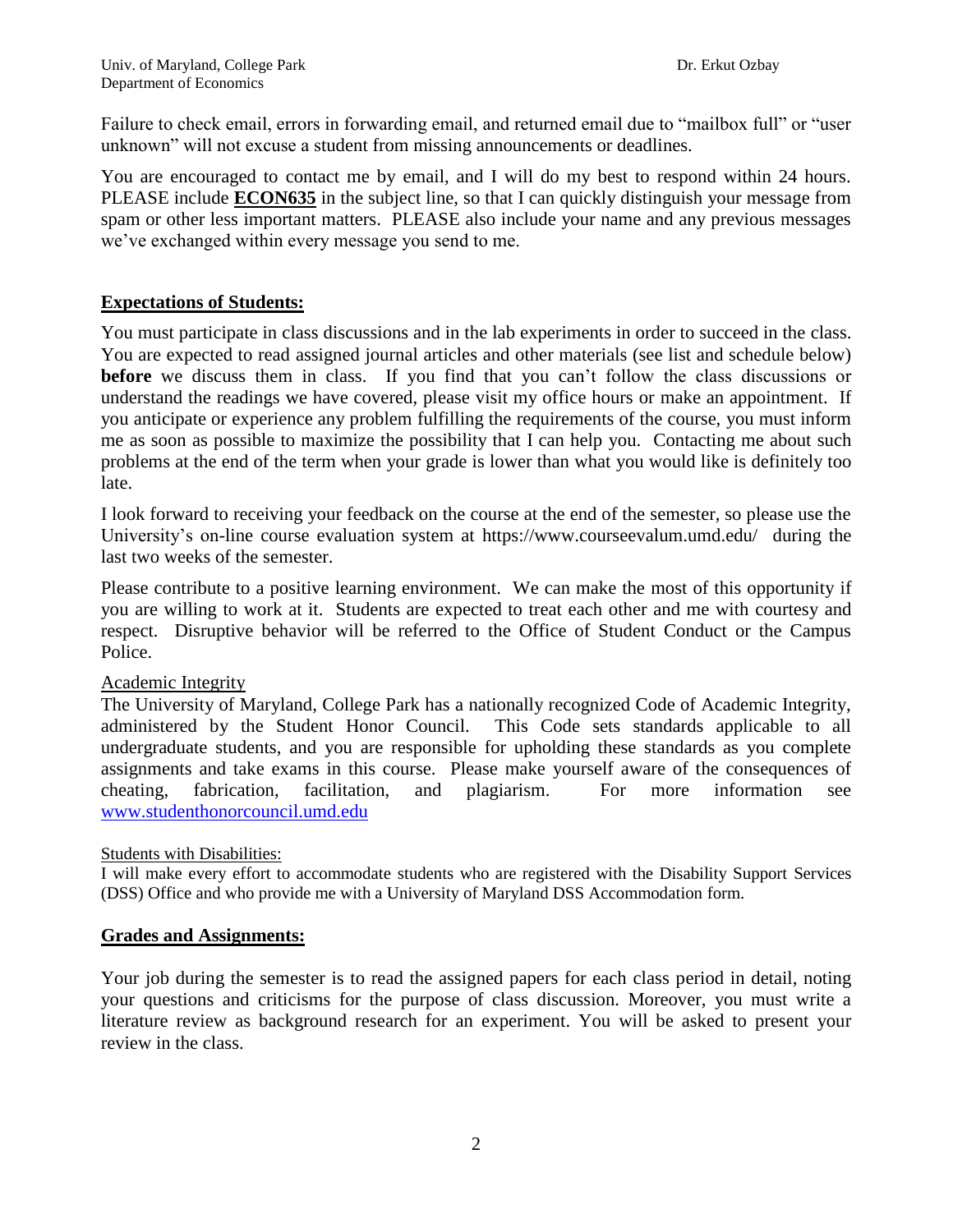# *In-class Participation:*

40% of your grade in this class will be based on how prepared you are for class and the extent to which you participate in class discussions—that is, the quality of your questions, answers, commentary, and criticisms in the classroom. Short class responses to key questions will be collected in nearly every class meeting, as they will give you opportunities to practice explaining the major points developed in the readings.

# *Proposal:*

30% of your grade will be based on a proposal. Students will be expected to write a 10‐15 page research proposal for an experiment. The proposal should have:

- i) Research question
- ii) Motivation
- iii) Related literature
- iv) Experimental design
- v) Hypotheses

### *Student Presentations:*

During the last two weeks of the classes, all students will be expected to make a presentation that will constitute 30% of the overall grade. In the presentations, you are required to present the details of your literature review. If there is more than one student working on the same topic, they can make a joint presentation. If you miss your presentation with an excuse that complies with University policy, you may take a make-up exam. The four valid excuses according to University policy are medical conditions, religious observances, participation in University events at the request of University authorities, and compelling circumstances beyond your control. If you believe you need a make-up, please inform me as far in advance as possible by email. University policy requires that you provide appropriate documentation before you can be considered eligible for a make-up exam. If you miss your presentation and cannot document a valid excuse, your grade will be recorded as a zero.

*Department of Economics' policy on grading requires instructors to use the grading system announced at the beginning of the semester in all cases and with no exceptions. There will be no opportunities for extra credit after the semester ends.*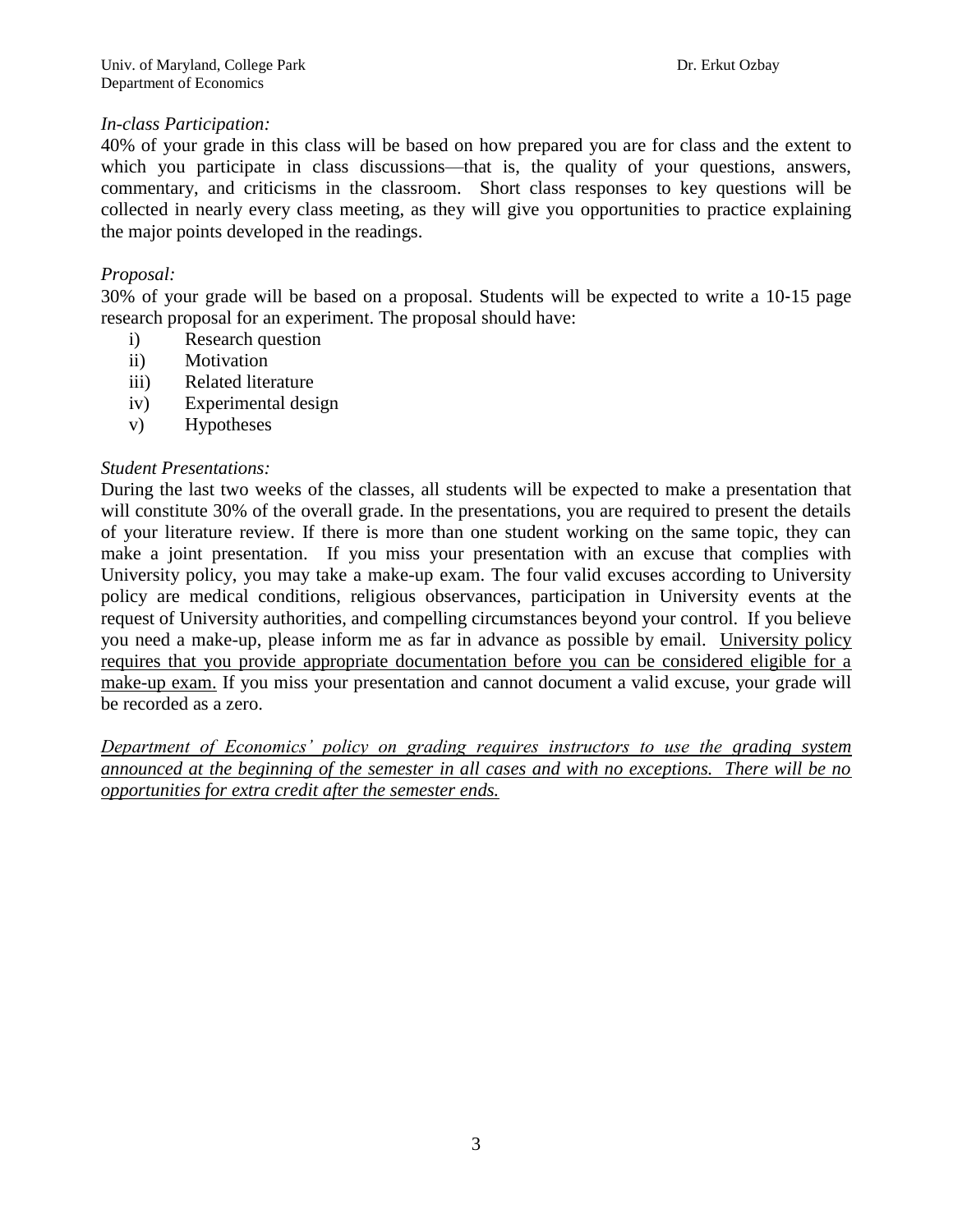# **Course Readings**

As mentioned above, we will spend class time discussing selections from the economics literature on experiments. I will update this list based on the topics you are interested.

### *Incentives:*

- Gneezy, U., and A. Rustichini (2000). "Pay Enough or Don't Pay At All" *Quarterly Journal of Economics*, 791-810.
- Gneezy, U., and A. Rustichini (2000). "A Fine is a Price," *Journal of Legal Studies*, vol. XXIX, 1, part 1, 1-18.
- Ariely, D., U. Gneezy, G. Loewenstein and N. Mazar (2009). "Large Stakes and Big Mistakes." *Review of Economic Studies,* 76(2), 451-469.

# *Behavioral Preferences, Eliciting Valuations*

- Thaler, Richard (1987). "The Psychology of Choice and the Assumptions of Economics," in A.E. Roth, editor, *Laboratory Experimentation in Economics: Six Points of View*, Cambridge University Press.
- Kahneman, Daniel, Jack L. Knetsch, and Richard H. Thaler (1990). "Experimental Tests of the Endowment Effect and the Coase Theorem," *Journal of Political Economy*, 98, 6, 1325- 1348.
- Kahneman, Daniel, Peter Wakker and Rakesh Sarin (1997). "Back to Bentham? Explorations of Experienced Utility", *Quarterly Journal of Economics*, 112(2), 375-405.
- Ariely, Dan, George Loewenstein and Drazen Prelec (2003). "Coherent Arbitrariness: Stable Demand Curves without Stable Preferences," *Quarterly Journal of Economics*, 118(1), 73- 105.

# *Individual Rationality: Guessing Games*

- Nagel, Rosemarie (1995). "Unraveling in Guessing Games: An Experimental Study," *American Economic Review* 85(5), 1313-1326.
- Grosskopf, Brit, and Rosemarie Nagel (2008). "Rational Reasoning or Adaptive Behavior? Evidence from Two-Person Beauty Contest Games". *Games and Economic Behavior,* 62(1), 93-99.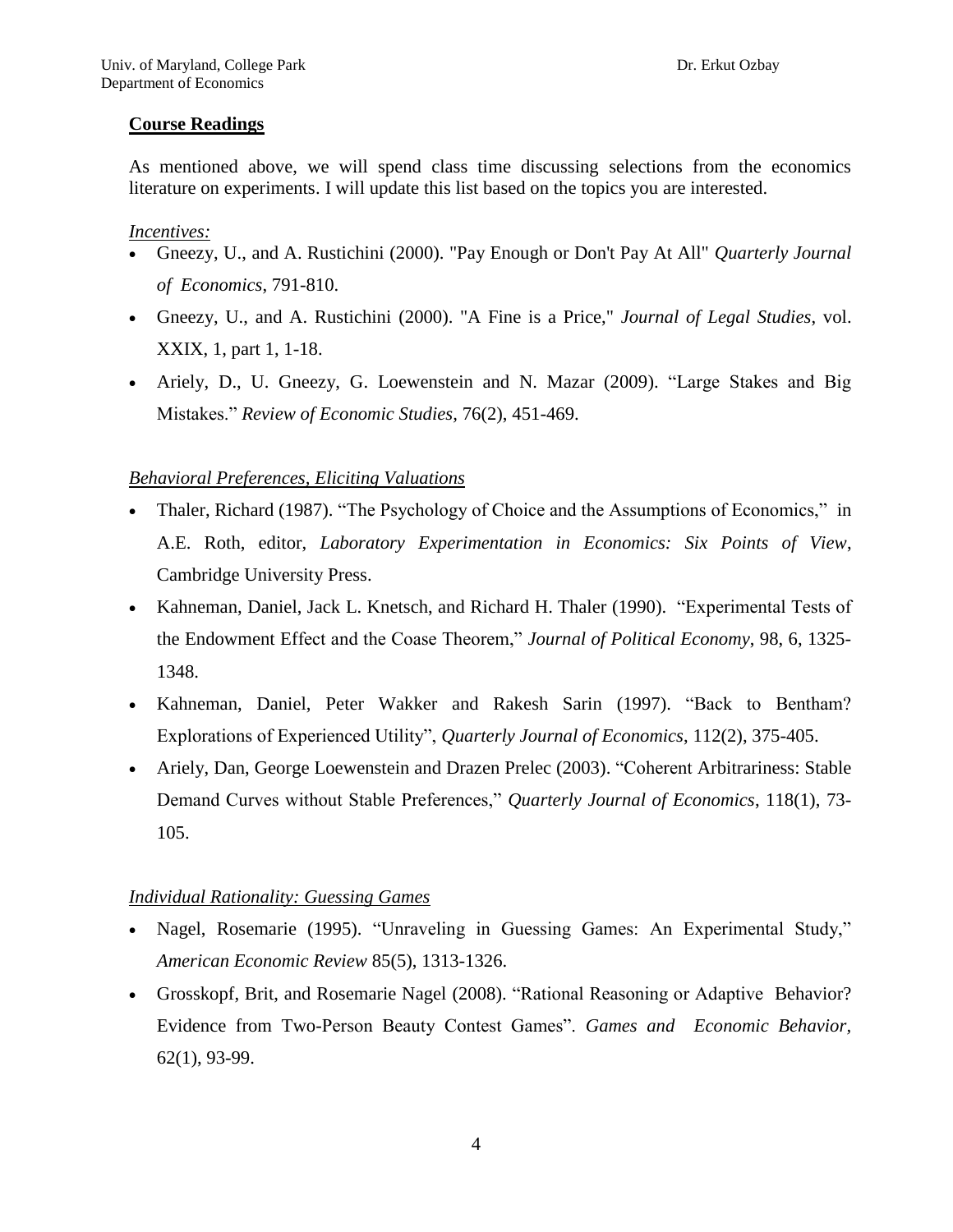- Ho, T-H., Camerer, C., and Weigelt, K. (1998) "Iterated Dominance and Iterated Best Response in Experimental P-Beauty Contests," The American Economic Review, 88 (1998), 947-969.
- $\bullet$

# *Multiple Equilibria*

- Van Huyck, Battalio and Beil (1993). "Asset Markets as an Equilibrium Selection Mechanism: coordination failure, game form auctions, and forward induction." *Games and Economic Behavior*, 5(3), 485-504.
- Van Huyck, Battalio and Beil (1991). "Strategic Uncertainty, Equilibrium Selection, and Coordination Failure in Average Opinion Games," *Quarterly Journal of Economics*, 106(3), 885-911.
- Van Huyck, Battalio and Beil (1990). "Tacit Coordination Games, Strategic Uncertainty, and Coordination Failure," *American Economic Review*, 234-248.

### *Public Goods*

- Barron, Greg, & Yechiam, Eldad (2002). "Private Email requests and the diffusion of responsibility." *Computers In Human Behavior*. 18(5), 507-520.
- Ledyard, John O. (1995). "Public Goods: A Survey of Experimental Research." In *A Handbook of Experimental Economics*. ed. A. Roth and J. Kagel, 111-194. Princeton: Princeton University Press.
- Marwell, Gerald, and Ruth E. Ames (1979). "Experiments on the Provision of the Public Goods I: Resources, Interest, Group Size, and the Free-Rider Problem." *American Journal of Sociology*, 84(May): 1335-1360.
- Marwell, Gerald, and Ruth E. Ames (1980). "Experiments on the Provision of Public Goods II: Provision Points, Stakes, Experience and the Free-Rider Problem." *American Journal of Sociology*, 85(January): 926-937.
- Isaac, R. Mark, and James M. Walker (1988). "Group Size Hypotheses of Public Goods Provision: The Voluntary Contributions Mechanism." *Quarterly Journal of Economics*, 103(February): 179-200.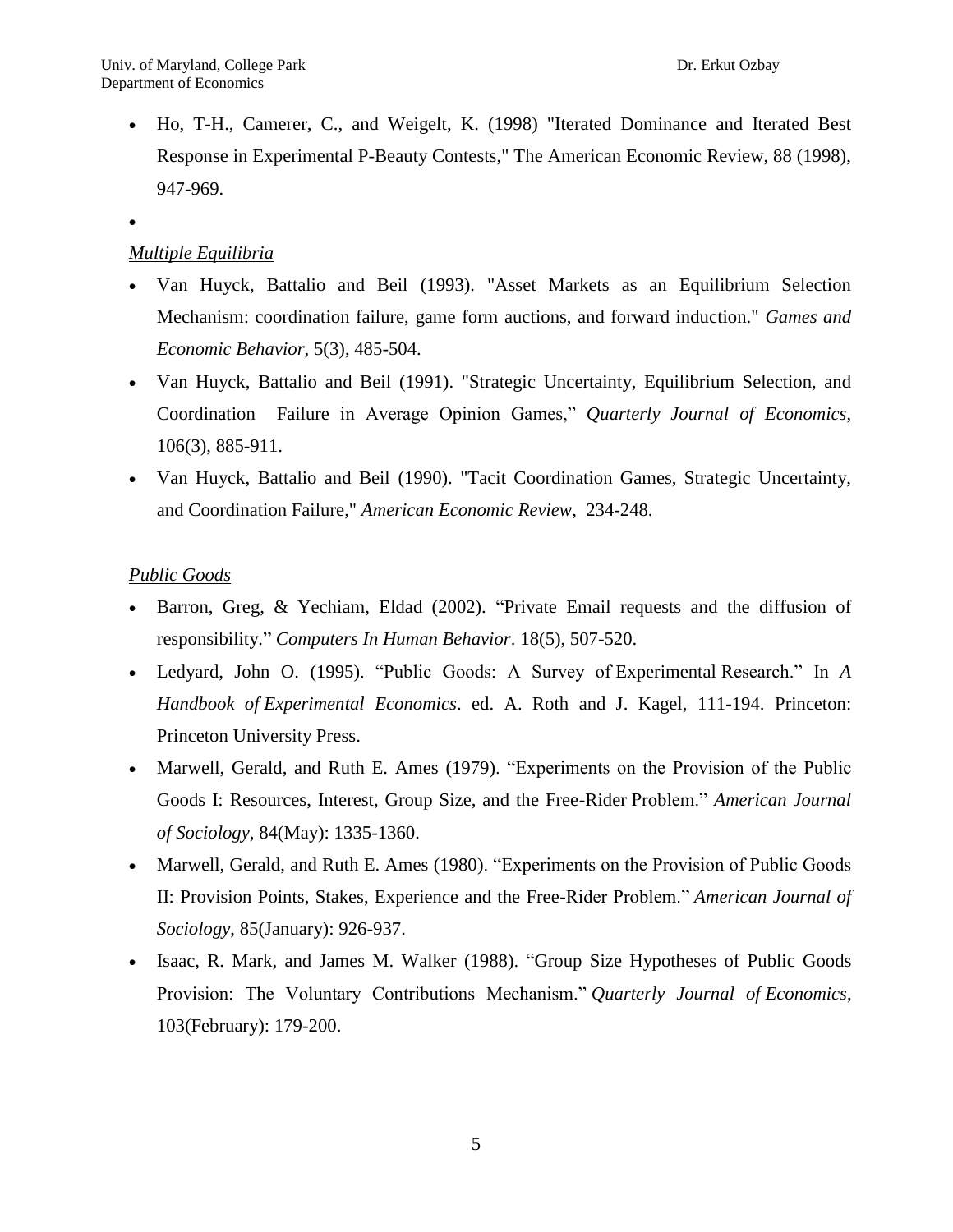### *Strategic Interactions and Learning*

- Roth, Alvin E. and J. Keith Murnighan (1978). "Equilibrium Behavior and Repeated Play of the Prisoner's Dilemma," *Journal of Mathematical Psychology,* 17, 189-198.
- Dal Bó, Pedro (2005). Cooperation under the Shadow of the Future: experimental evidence from infinitely repeated games, *American Economic Review*, 95(5), 1591-1604.
- Bereby-Meyer, Yoella and Alvin E. Roth (2006). "Learning in Noisy Games: Partial Reinforcement and the Sustainability of Cooperation," *American Economic Review*, 96(4), 1029-1042.
- Erev, Ido and Haruvy, Ernan (2012) "Learning and the Economics of Small Decisions," To appear in the second volume of "The Handbook of Experimental Economics" edited by John H. Kagel and Alvin E. Roth.
- Erev, I. and Roth, A. (1998). Predicting How People Play Games: Reinforcement Learning in Experimental Games with Unique Mixed Strategy Equilibria. American Economic Review, 88, 848-881.
- Nyarko, Y. & Schotter, A. (2002). An Experimental Study of Belief Learning Using Elicited Beliefs. Econometrica, 70, 971-1006.
- Wilcox, N. (2006). Theories of learning in games and heterogeneity bias. Econometrica, 74:1271-1292.

# *Punishment*

- Fehr, Ernst and Simon Gachter (2000) "Cooperation and Punishment in Public Goods Experiments", *American Economic Review* 90(4), 980-994.
- Fehr, Ernst and Simon Gachter (2002) "Altruistic punishment in humans." *Nature* 415, 10 137-140.
- Herrmann, Benedikt, Christian Thoni, and Simon Gachter (2008). "Antisocial Punishment Across Societies" *Science* 319(7), 1362-1367.

# *Bargaining games, Fairness*

 Roth, A.E. and Malouf, M.K. (1979). "Game-Theoretic Models and the Role of Information in Bargaining", *Psychological Review*, 86, 574-594.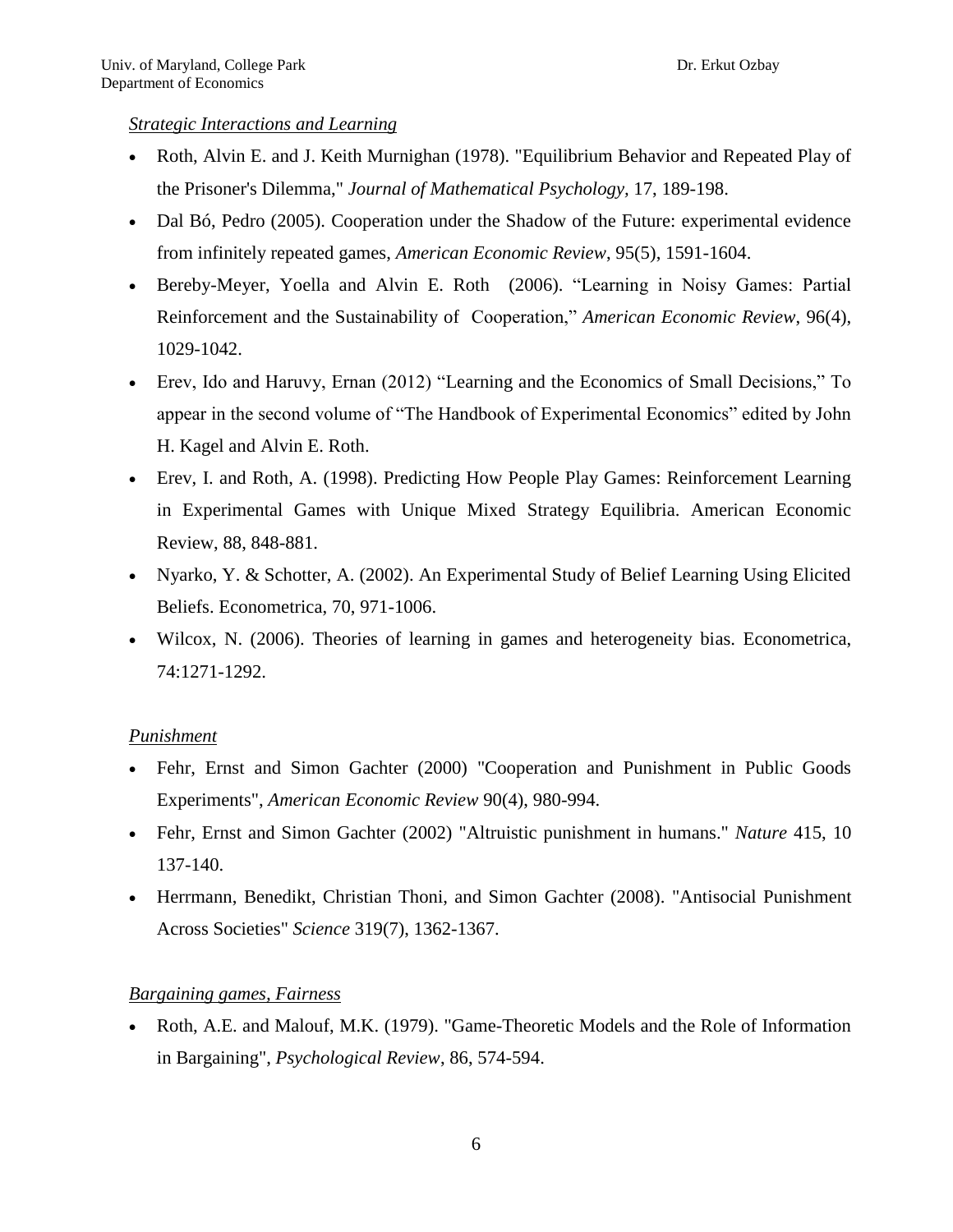- Roth, A.E. and Murnighan, J.K. (1982). "The Role of Information in Bargaining: An Experimental Study," *Econometrica*, 50, 1123-1142.
- Roth, Murnighan and Schoumaker, (1988). "The Deadline Effect in Bargaining: Some Experimental Evidence," *American Economic Review*.
- Roth, A.E. and Schoumaker, F. (1983). "Expectations and Reputations in Bargaining: An Experimental Study", *American Economic Review*, 73, 362-372.
- Babcock, Loewenstein, Isacharoff and Camerer (1995), "Self-Serving Bias and Bargaining Impasse" *American Economic Review.*
- Babcock, Linda, Xianghong Wang and George Loewenstein (1996). "Choosing the wring pond: Social Comparisons in negotiations that reflect a self-serving bias," *Quarterly Journal of Economics*.
- Guth, Werner, Rolf Schmittberger und Bernd Schwarze (1982). "An experimental analysis of ultimatum bargaining", *Journal of Economic Behavior and Organization* 3(4), 367-388.

# *Trust Game, Best Shot Game*

- Berg, J Dickhaut. and K. McCabe (1995). "Trust, Reciprocity and Social History," *Games and Economic Behavior.*
- Harrison, Glenn W. and Jack Hirshleifer (1989). "An Experimental Evaluation of Weakest Link/Best Shot Models of Public Goods," *Journal of Political Economy*, 97, 1989, 201-225.
- Prasnikar V. and Roth, A.E. (1992). "Considerations of Fairness and Strategy: Experimental Data From Sequential Games," *Quarterly Journal of Economics*, 865-888.

### *Auctions:*

- Kagel, J. 1995. "Auctions: A survey of experimental research." In *Handbook of Experimental Game Theory*, ed. J. Kagel and A. Roth. Princeton: Princeton University Press.
- Kagel, John H., and Dan Levin. 1993. "Independent Private Value Auctions: Bidder Behavior in First-, Second- and Third-Price Auctions with Varying Number of Bidders." *Economic Journal*, 103: 868-879.
- Peter Cramton, Emel Filiz Ozbay, Erkut Ozbay and Pacharasut Sujarittanonta. "Discrete Clock Auctions: An Experimental Study".